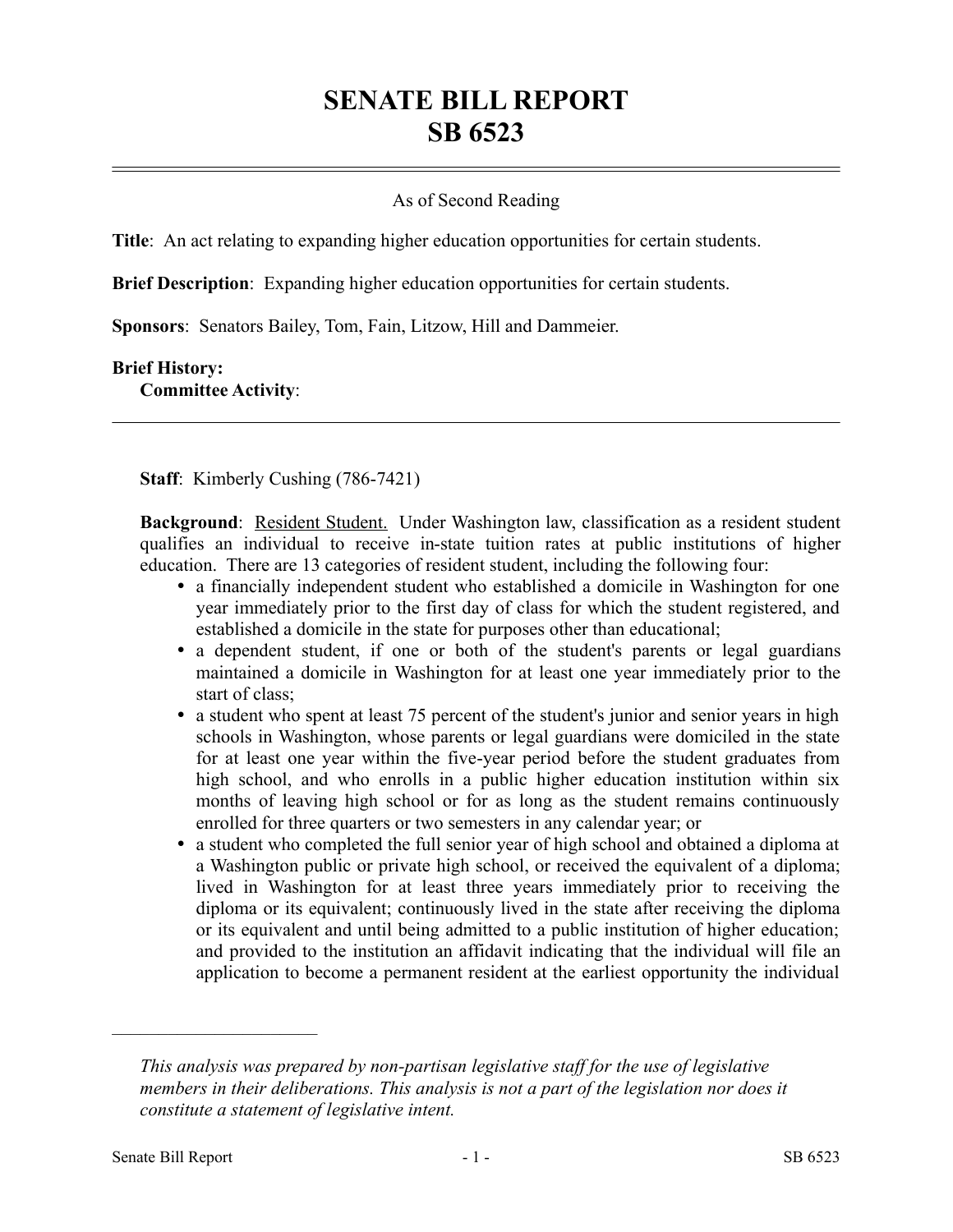is eligible to do so and a willingness to engage in other activities necessary to acquire citizenship.

Except as provided in certain sections of the resident student eligibility statute, persons who are not citizens of the United States are considered nonresident students for tuition purposes.

State Need Grant (SNG) Program. The SNG program assists low-income students by offsetting a portion of their higher education costs. Approximately 74,000 low-income recipients received SNG funds during the 2012-13 academic year. However, 32,000 students were unserved for one or more terms. The Legislature appropriated \$605 million for the SNG program in the 2013-15 budget.

Deferred Action for Childhood Arrival (DACA) Status. The United States Department of Homeland Security exercises prosecutorial discretion to not remove certain individuals, including those that are granted DACA status. Individuals may be granted DACA status for a period of two years, subject to renewal, and may be eligible for employment authorization. When requesting consideration of DACA from United States Citizenship and Immigration Services, an individual must submit evidence, including support documents, showing that they met the following:

- were under the age of 31 as of June 15, 2012;
- came to the United States before reaching their 16th birthday;
- have continuously resided in the United States since June 15, 2007;
- were physically present in the United States on June 15, 2012, and at the time of the DACA request;
- entered without inspection before June 15, 2012, or their lawful immigration status expired as of June 15, 2012;
- are currently in school, graduated from or obtained a certificate of completion from high school, obtained a general education development certificate, or are an honorably discharged veteran of the Coast Guard or armed forces of the United States; and
- were not convicted of a felony, significant misdemeanor, three or more other misdemeanors, and do not otherwise pose a threat to national security or public safety.

Federal and Other State Financial Aid Policies. Students without legal immigrant status are ineligible for federal financial aid. Three of the 16 states that allow undocumented students to receive in-state tuition rates also allow undocumented students to receive state financial aid – California, New Mexico, and Texas.

**Summary of Bill**: Students are eligible for SNG if they meet the category of resident student that includes any person who:

- completed the full senior year of high school and obtained a diploma at a Washington public or private high school, or received the equivalent of a diploma;
- lived in Washington for at least three years immediately prior to receiving the diploma or its equivalent;
- continuously lived in the state after receiving the diploma or its equivalent and until being admitted to a public institution of higher education; and